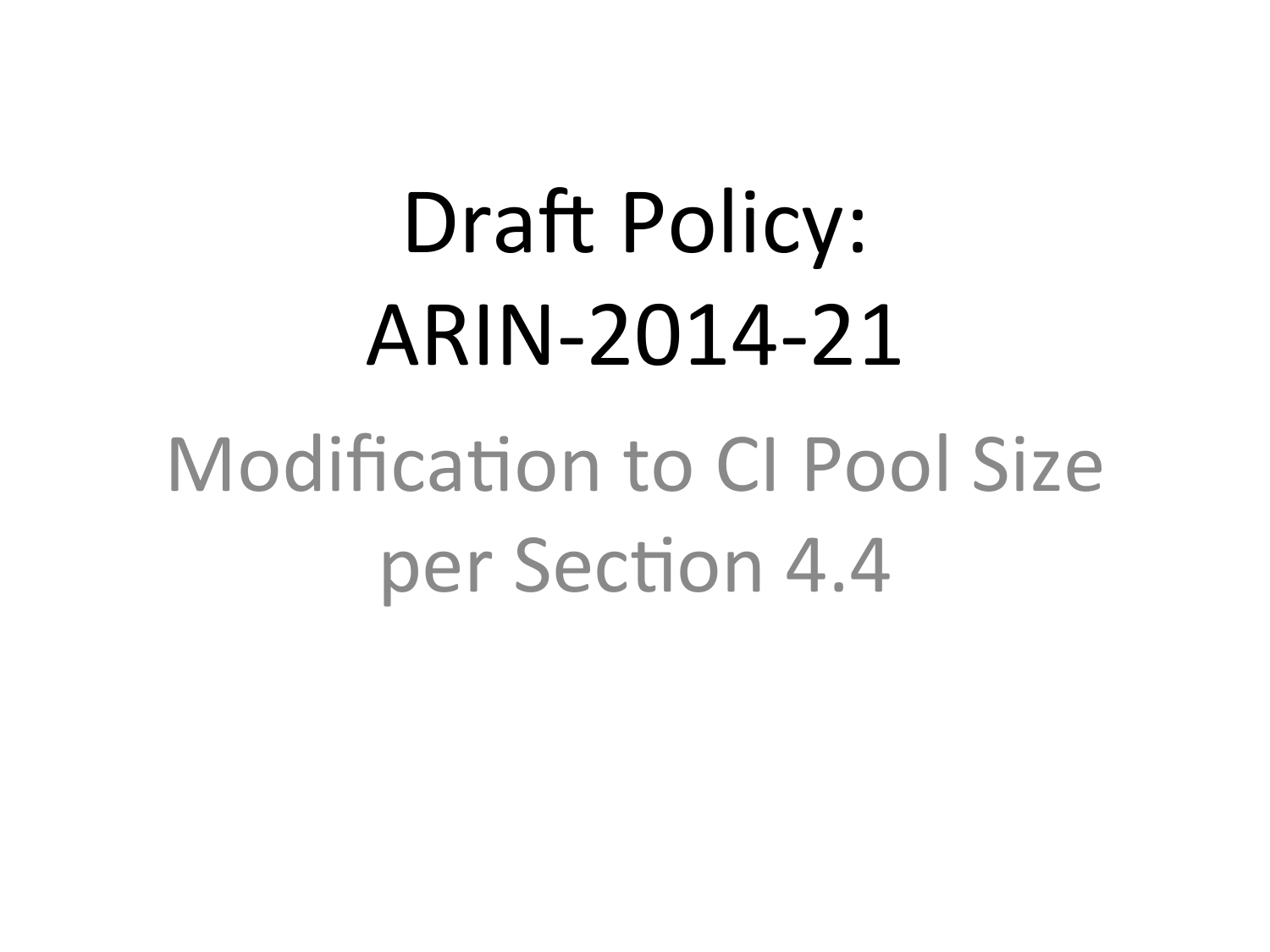#### Problem Statement

• At the time that this section of policy was written, IXP growth in North America was stagnant. Efforts of late have increased significantly within the IXP standards and other communities to improve critical infrastructure in North America. This effort is paying dividends and we project that a /16 will not be enough to continue to improve global interconnect conditions and support needed IXP CI infrastructure.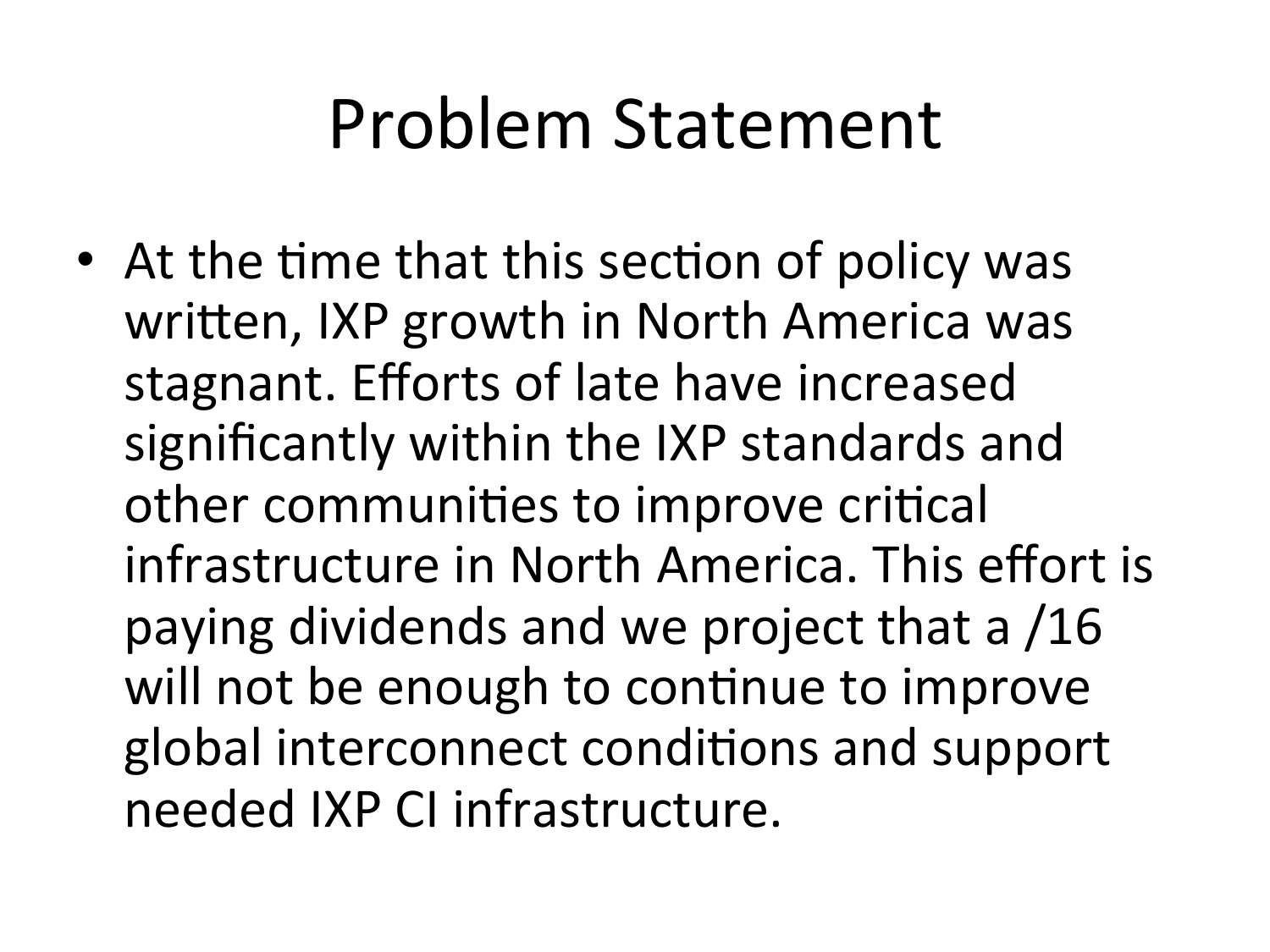# Summary

- Changes CI Reservation from /16 to /15  $-$  Adding the equivalent of an additional /16
- Only 35 /24s of 256 from the current /16 have been used, less than 14%
- Additional resources will come from the IANA Recovered IPv4 Pool, Mar 1 and Sept 1
	- $-$  Well in excess of a /16 equivalent, both times
	- $-$  So, resources should be available, even if ARIN IPv4 Free pool runs out prior to implementation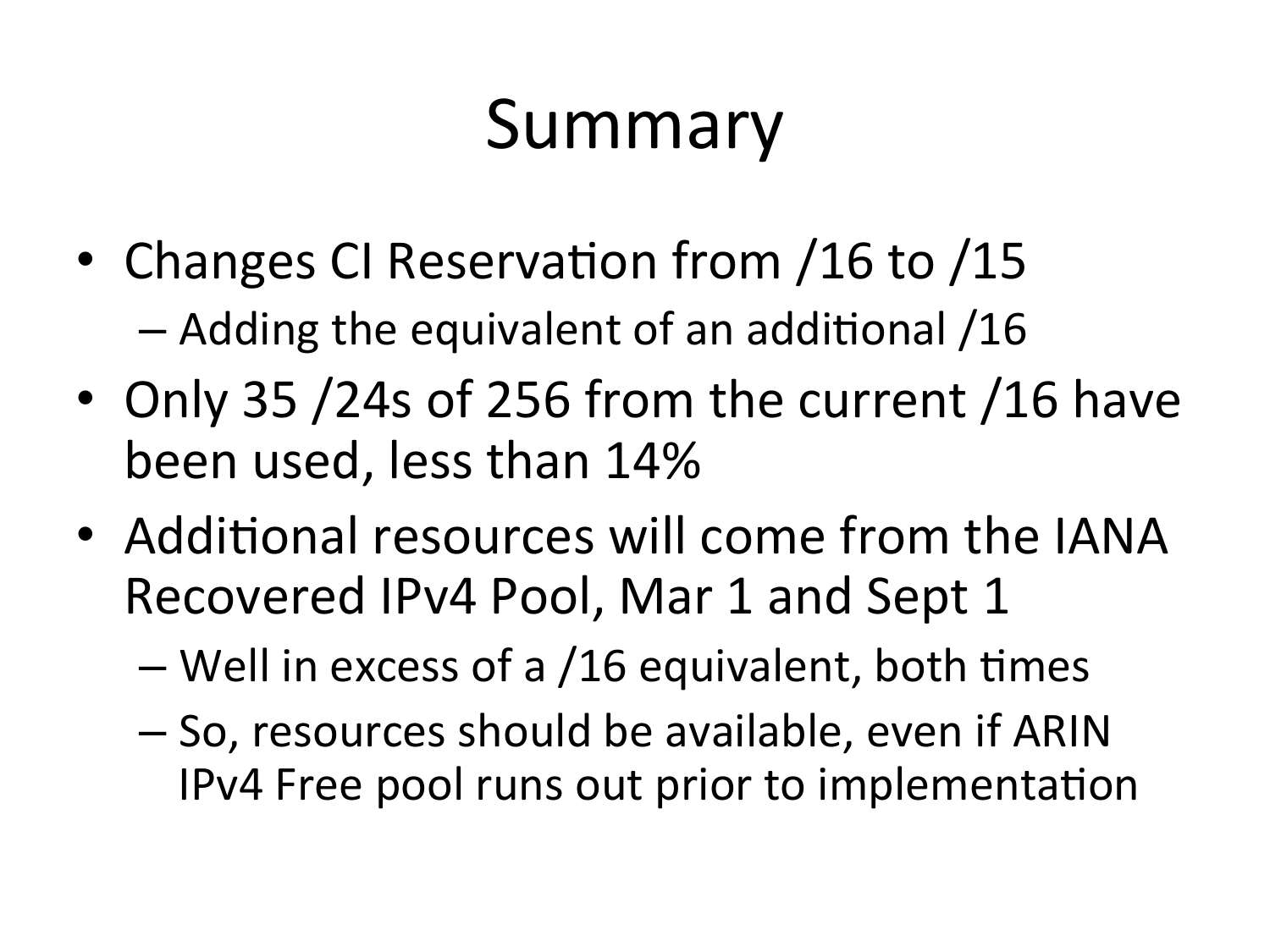# Policy Statement

- Change to text in section 4.4 Micro Allocations
- New Text:

ARIN will place an equivalent of a /15 of IPv4 address space in a reserve for Critical Infrastructure, as defined in section 4.4.